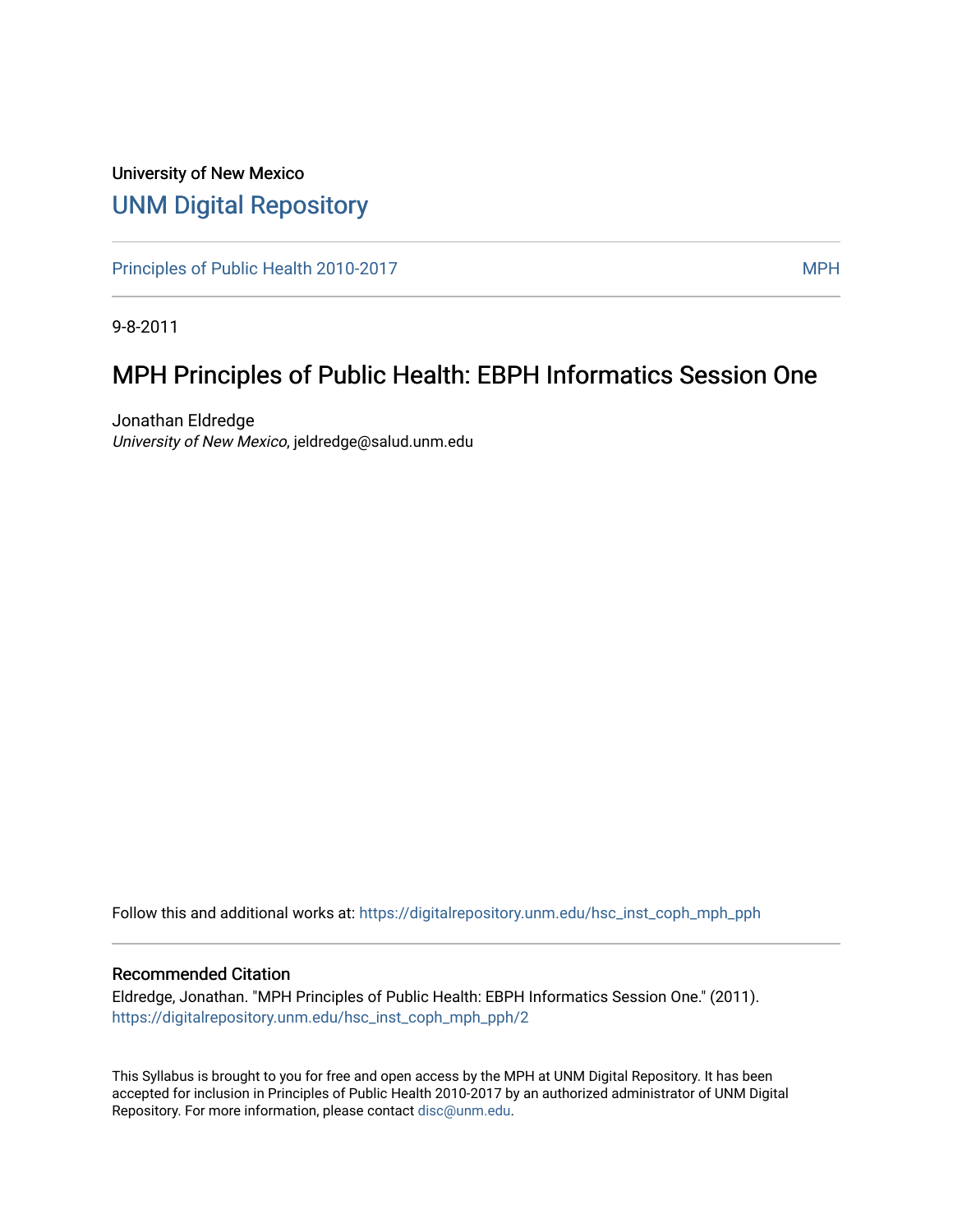### MPH Principles of Public Health Lesson Plan for Thursday September 8, 2011. 5:00-6:30pm. Med 2 Classroom EBPH Informatics

### **Session One**

| $5:00$ pm          | Affective impressions occur first—within as soon as 30 seconds                         |
|--------------------|----------------------------------------------------------------------------------------|
| 5:00               | Formulating Research Questions handout & Jon's explanation: Question                   |
|                    | formulation competency: why important? Jon briefly models                              |
| 5:05               | Checking-in; sign up on peer reviewer sheet with personal 4 digit number               |
| 5:10               | Overview                                                                               |
| 5:15               | Why Informatics? PowerPoint                                                            |
| 5:25               | Question formulation exercise:                                                         |
|                    | 1. Identify and focus upon the main problem or disease                                 |
|                    | 2. Largely ignore distracting elements'                                                |
|                    | 3. Describe the population: age, geography, income, ethnicity                          |
|                    | 4. Basis for comparison(s)                                                             |
| 5:40               | Question formulation debriefing; Questions? Students input tips on their handouts      |
| 5:45               | PubMed intro using diabetes: epidemiology, prevention & risk factors examples          |
| 5:55               | PubMed 2 <sup>nd</sup> example: Accidents to Accidents, Occupational. Same subheadings |
| 6:00               | PubMed Reminders handout: MeSH, Subheadings, Limits                                    |
| 6:00               | Students select their topics from Assignment One (handout)                             |
| 6:10               | Students search using learned skills; Jon passes around sample search narratives       |
|                    | handout                                                                                |
| 6:20               | Students complete Word document with 4 digit number, topic, and pasted histories       |
| 6:25               | Jon explains student peer assessment Assignment One to be emailed to them              |
| 6:27               | Statistics sheet and instructions                                                      |
| 6:30               | Questions & clarifications                                                             |
| 6:30 <sub>pm</sub> | <b>END</b>                                                                             |

### **Preparation:**

Email to self "Why Informatics?" PowerPoint; load on Med 2 machine Thursday 9/8/11 at 11am

Email to self PubMed DeMystified

### **Handouts:**

Question formulation handout (goldenrod)

PubMed Reminders handout (lilac)

Assignment One that includes topics and rubrics (blue)

Circulate two copies: Sample Assignment One using my in-class example (white)

Sample Search Narratives due September 29, 2011 (white)

Statistics Resources sheet (pink)